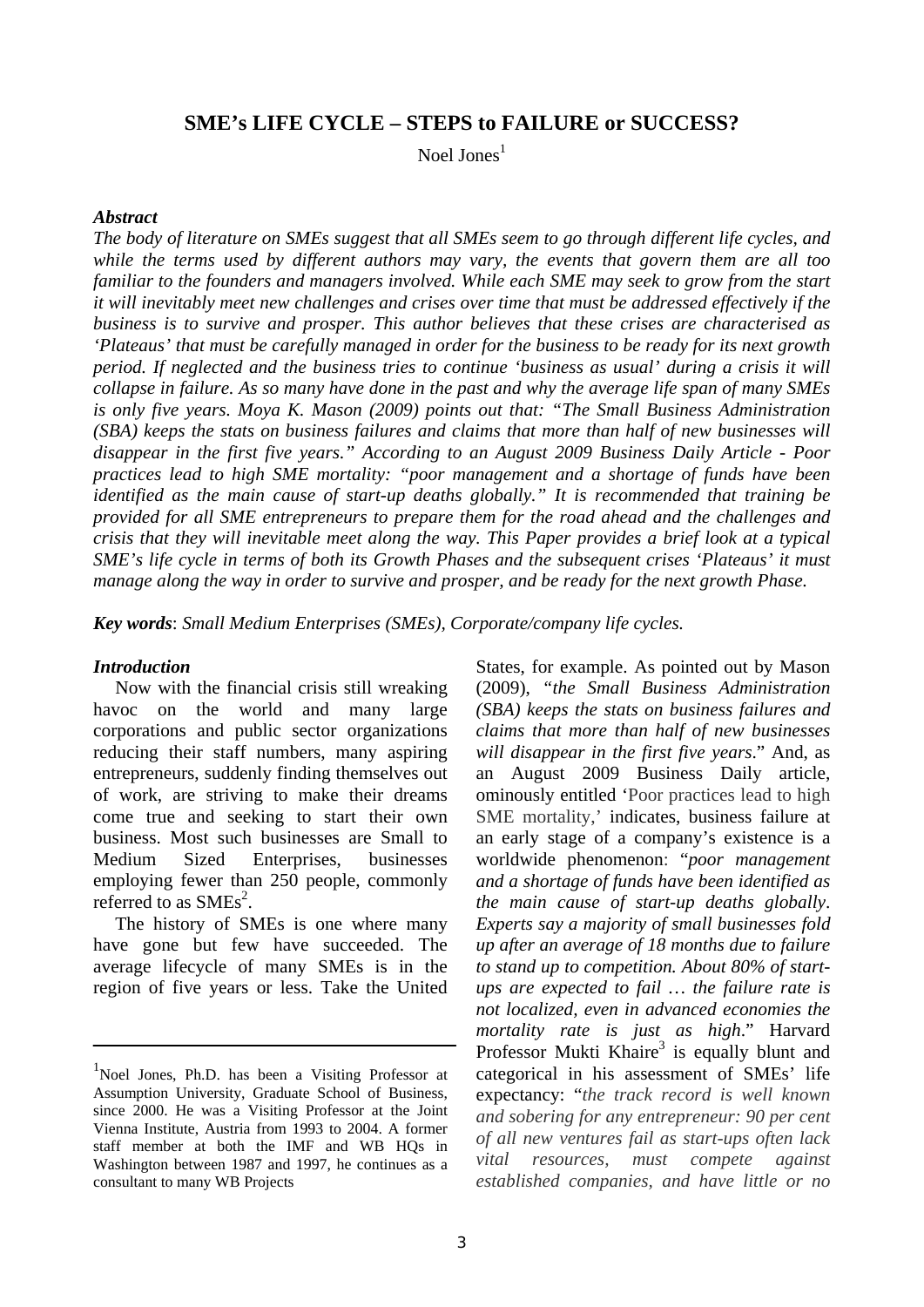*track record with which to woo customers and investors.*" Figures invariably point to a high mortality rate.

 And figures are even more baffling when one takes into consideration the fact that many who fail learn invaluable lessons for future ventures that can thus increase their chances of success, a view which this author endorses. For, as Thomas Edison once said about his many failures en route to inventing the electric light bulb: "*I will not say I failed a 1,000 times, I will say that I have discovered that there are a 1,000 ways that Cause Failure*." Moreover, as Albert Einstein once remarked*: "If someone feels that they had never made a mistake in their life, then, it means that they have never tried a new thing in their life*." Still, while making mistakes is an integral part of the learning process, it does not of itself explain the high rate of attrition. Which begs the question of why so many defunct SMEs?

 One way to account for this high level of failure is to consider company life cycles, an approach which this paper will follow. This author has identified four key Phases to all SME Start ups. However, it is also this author's belief that, as each of these four Phases comes to an end, there are important decisions to be made. This author calls these defining moments, which represent transitional stages from one Phase to another, 'Plateau Stages'. Each of the four stages will therefore consist of a Phase and a Plateau.

 After briefly reviewing the history of company life cycles, upon which these four Phases are based, and considering whom these potential entrepreneurs are, each Phase - and Plateau - will thus be explored at length. A whole life cycle pattern will then emerge making it abundantly clear that training should be provided for all SME entrepreneurs to prepare them for the many challenges ahead.

### *1. A Brief History of Company Life Cycles*

 One of the earliest writers on company life cycle growth was Greiner (1972) who provided the foundational work on the theory of a company's development as evolution and revolution. Based on his theoretical review of developing organizations he came up with the

conclusion that organizations seem to move through five distinguishable types of growth "*each phase contain*[ing] *a relatively calm period of growth that ends with a management crisis.* The five phases and crises which Greiner identified are:

*"(1) growth through creativity, followed by a crisis of leadership;* 

*(2) growth through direction, followed by a crisis of autonomy;* 

*(3) growth through delegation, followed by a crisis of control;* 

*(4) growth through coordination, followed by a crisis of red tape;* 

*(5) growth through collaboration; followed by a crisis of psychological saturation among employees. This crisis can be solved by new structures and programs that allow employees to periodically rest, reflect, and revitalize themselves*."

 Others have followed his work and expanded on it, and in time developed a rich literature on company life cycles. One such scholar to whom Kees van Montford (2006) refers in his landmark work dealing with the life cycle characteristics of small professional service firms are Lavoie and Culbert (1978) who, as he put it*, "stressed the human factor in organizational development in their review of a series of different theories. To be effective, organizational development must be tied to progressively mature reasoning processes that characterize managers working in increasingly higher stages of the organization's evolution. Valid organizational change and development basically addresses the problem of getting managers and their employees to upgrade the values and logic underlying their patterns of decision-making*."

 Another significant contributor to this field is Adizes (1979) who argued, among others, that "*the attitudes and style of an organization's managers may provide a means for ensuring a long and effective life for an organization*." Adizes identified 10 Life Stages in the corporate life cycle of an organization. They include:

1. courtship (the initial development or creation of the proposition/ model/ business/ formation/etc);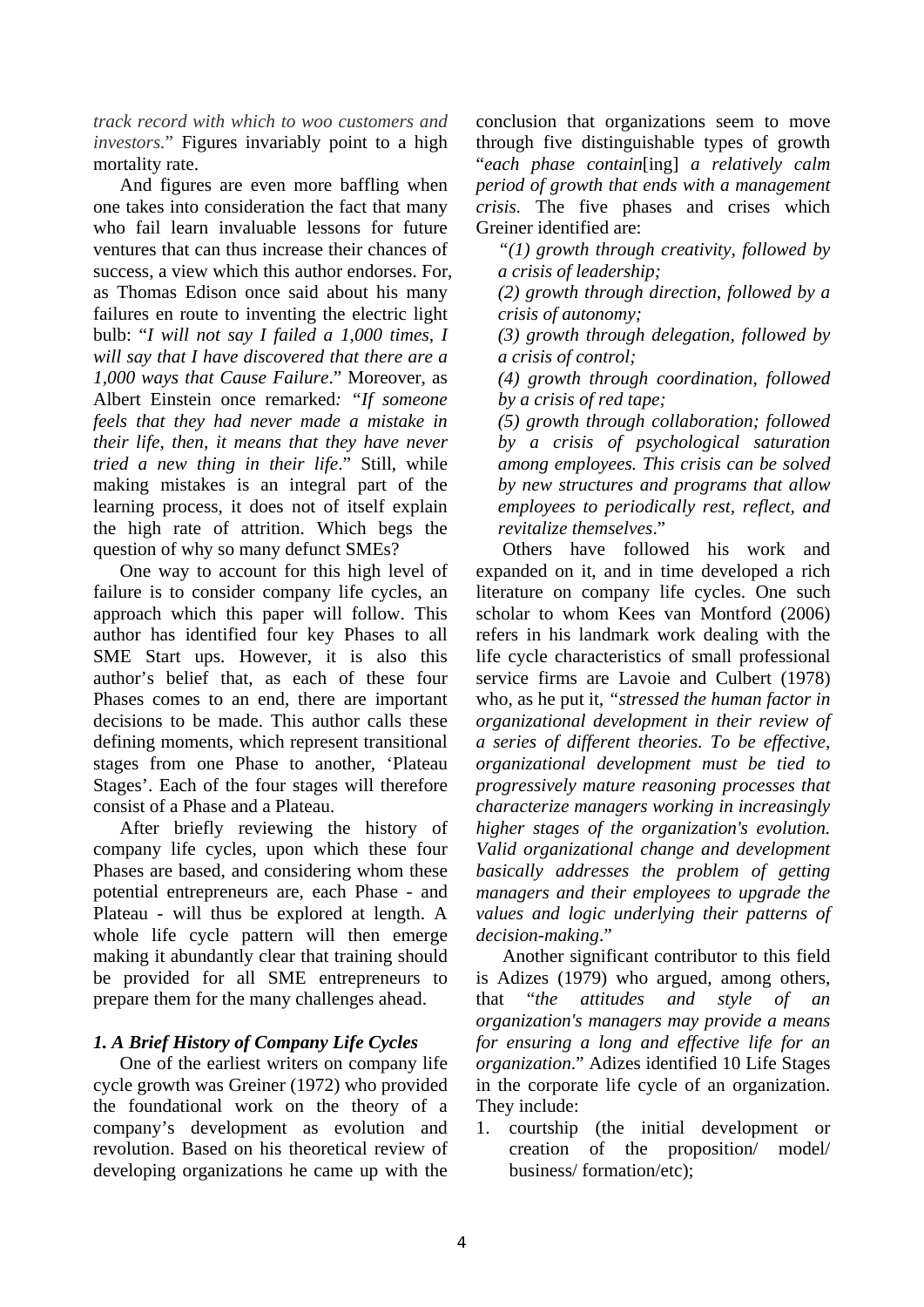- 2. infancy (after launch start of active trading);
- 3. go-go (frantic energetic early growth and sometimes chaos);
- 4. adolescence (still developing but more established and defined);
- 5. prime (the business or organization at its fittest, healthiest and most competitive, popular and profitable);
- 6. stability (still effective, popular, can still be very profitable, but beginning to lose leading edge - vulnerability creeping in maybe);
- 7. aristocracy (strong by virtue of market presence and consolidated accumulated successes, but slow and unexciting, definitely losing market share to competitors and new technologies, trends, etc);
- 8. recrimination (doubts, problems, threats and internal issues overshadow the original purposes);
- 9. bureaucracy (inward-focused administration, cumbersome, seeking exit or divestment, many operating and marketing challenges);
- 10. death (closure, sell-off, bankruptcy, bought for asset value or customer-base only) http://www.businessballs.com/adizeslifecy

cle.htm. Also of great import is the work of Quinn and Cameron (1983) who examined many models, which they then combined and summarized into one theoretical model. Under that model, companies go through 4 different but related life cycles. The first one, "*an entrepreneurial stage*" is characterized by innovation and creativity on the part of the founder. Followed by "*(ii) a collectivity stage (high cohesion, commitment), (iii) a formalization and control stage (stability and institutionalization), and (iv) a structure elaboration and adaptation stage*. According to Quinn and Cameron, **"***there is a consistent pattern of development in organizations over time, and organizational activities and structures at one stage are not the same as those at another. Thus, the criteria used to evaluate an organization's success at one stage*  *of development may well be different from the criteria used to evaluate success during another developmental stage*."

Applying the findings of Greiner to the small entrepreneurial business situation, Churchill and Lewis (1983) developed a model that has become *"a classic*." Starting from the position that many of the traditional models are not suitable for small entrepreneurial businesses because not all such businesses must go through the typical stages of development or risk failure, they argued that many traditional models do not pay enough attention to the entrepreneur him/herself, to why they started the business in the first instance, and to what happened in its early stages of development and growth. They also showed that for the small entrepreneurial business "*each stage is characterized by size, diversity, complexity, and the following management factors: managerial style; organizational structure; extent of formal systems; major strategic goals; and owner involvement*."

Following Greiner's seminal work, Scott and Bruce (1987) came up with a similar fivephase model, classifying those stages of development as "*inception, survival, growth, expansion, and maturity*." Like Greiner, they too stressed that a crisis of some kind comes before each stage of development or growth. This model is somewhat similar to the fourphase model developed by this author as described below, where each crisis stage is classified as a 'Plateau' stage which must be first addressed if the company is to continue to survive and grow, short of which it will collapse in failure.

Kees van Montford's (2006) empirical study among small professional service firms also includes references to Goffee and Scase (1995) whom he credited with concluding "*that a major constraint limiting small business growth is the process of mutual adjustment between proprietors and their employees."* According to him*, "they identified the most common causes of crises in small (high-tech) firms as: weak general management; poor financial controls; product competition; diversification and acquisition;*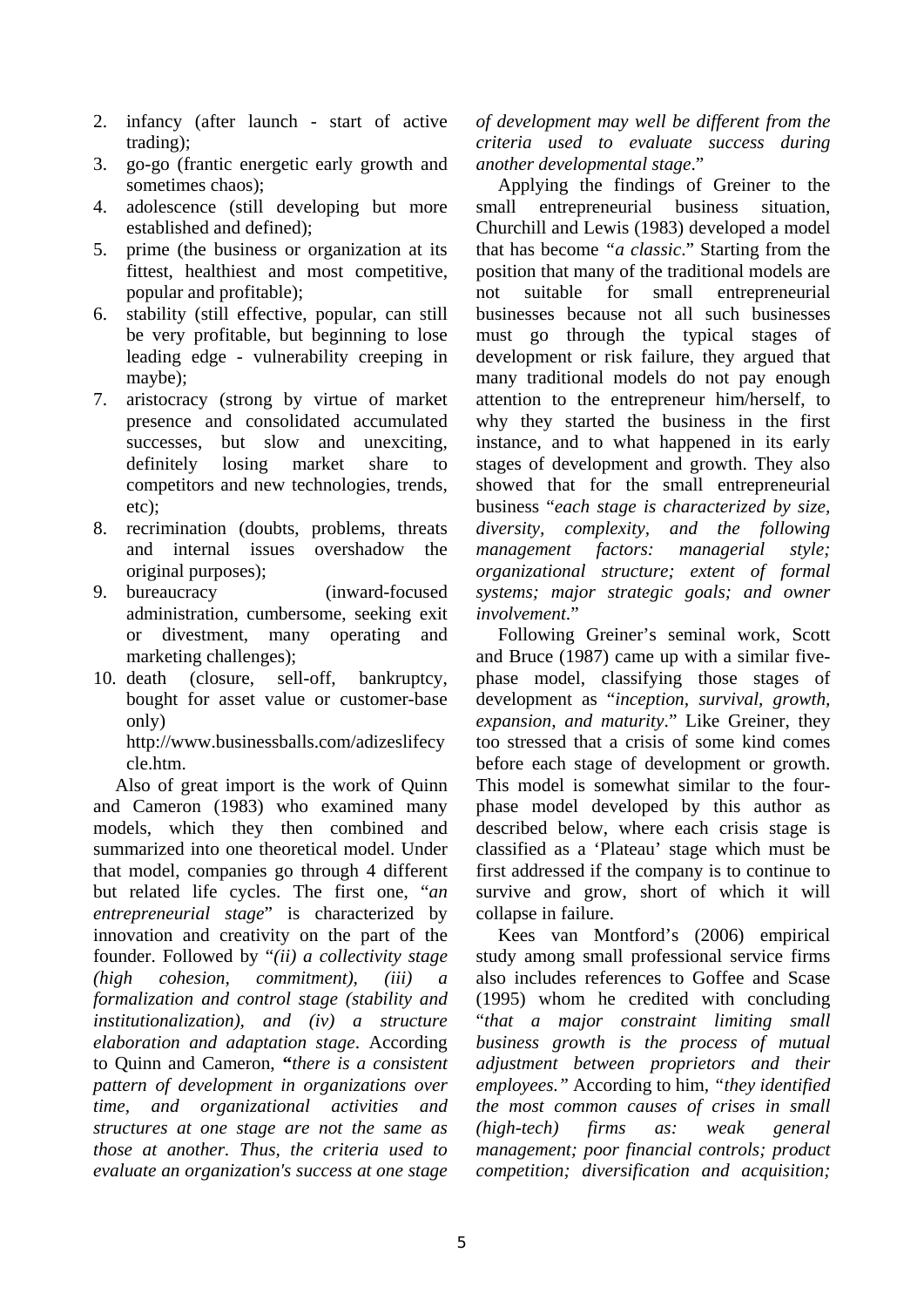*changing market demand; high overhead structure; manufacturing and operating problems; cancellation or delay of major contracts; poor marketing; and price competition.*"

Describing the main life cycle framework in the literature, Hamilton (1999) explained that SME development responds to a variety of forces in the marketplace which, as expounded by Lewin's (1951) work on Force Field Analysis, are both driving and restraining forces in addition to being equilibrium ones. Quoting Van de Van (1992), Hamilton also questioned the assumption that development is linear: "*The development of firms involves their passage through a fixed sequence of identifiable stages. There is no doubting the value of such frameworks but they generally assume development to be a linear process and so they do not apply readily to the host of small firms that happen to have "grown, declined, and re-grown" (Filley & House, 1969, p. 440) during their lifetime.*" The 'Plateaus' which this author identifies at each stage are also based on the similar assumption that the development of small firms fail to follow a linear process.

In his empirical study, Kees van Montford (2006) also found that small professional service firms *"change over the course of their life cycle*." He then explained that *"as a firm progresses from the start to the growth stage, and then to the maturity stage, its diversification in sales increases in terms of objects types, client types, and activities. On passing the maturity stage and entering the decline stage, a firm's diversification decreases, and it returns to a limited number of sectors, client types, and activities. The same pattern applies to the composition of the labor force: after the start (with, by definition, an extremely high percentage of architects in our study), more non-professionals join the firm; and the same effect emerges from the growth stage to the maturity stage. When the firm hits the decline stage, many nonprofessionals leave, whereas the professionals remain, thus increasing the relative percentage of professionals*." He thus identified different stages, each one with different characteristics,

but all of them leading to the need for both external consultants and professional training for SME entrepreneurs, be they skilled crafts people or professionals.

While these models are relevant to some organizations, this author takes the view that in order to encompass SMEs in one model, it is necessary to narrow down the Life Cycle Phases to four, each one being followed by a potential or actual crisis 'Plateau' that must be carefully managed or otherwise the business will fail. As Figure 1 below illustrates, each Plateau Stage brings about a key decision point – to continue business 'as is' and risk failure and collapse, or take time to address the crises and challenges and get the company back on an even keel again to be ready for its next growth period.

**Figure 1:** SME Growth–Time Graph with Phases and Life Cycle Plateaus



Though this is a model predominantly inspired by Western SMEs (most studies on this topic pertain to Western SMEs), it is this author's belief that it may be applied to some Asian SMEs, including Thailand's. One caveat, though; in Thailand there are many Thai-Chinese SMEs that were started by Chinese migrants who came to Thailand in the early to mid  $20<sup>th</sup>$  century. Many had few skills, low level education and little cash. However, they worked and saved hard and eventually bought out their employer's business, or left and started their own. These newly established SMEs grew slowly but steadily, and today many are quite prosperous. They are primarily still managed by the founder or his sons and daughters or their offspring. In some cases there are now three generations of the family involved, and the business continues to thrive within its particular sector. However, a new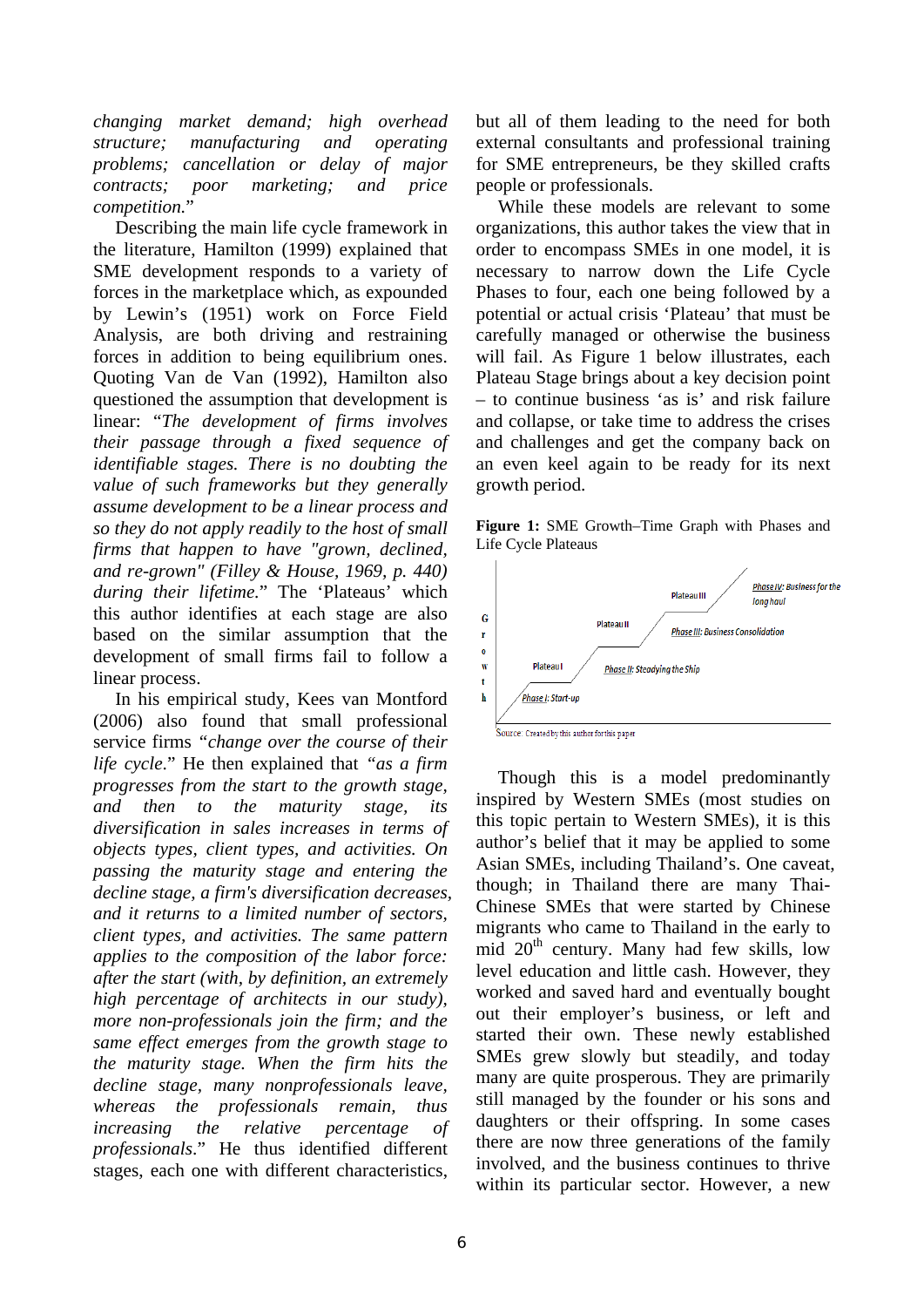type of life cycle 'Plateau' has begun to emerge as a result of the current younger generations' Business Education and interest in upgrading the business with the introduction of information Communication Technology (ICT) and new Management Information Systems that are ICT driven. These pose a real threat to the elder family members who don't trust ICT, mainly because they don't understand it. They point out to their younger members, "*but we have managed the business very successfully for the past 30 to 60 years without computers, so why do we need them now*?" While this paper recognizes the dilemma facing these Thai-Chinese SMEs it is hoped that some answers provided below will be of benefit to them, even if the unique features of these SMEs is not fully addressed at this time.

## *2. Who are these Potential Entrepreneurs?*

Many entrepreneurs begin with a great idea for a product or service and believe that they can succeed if only they had the opportunity to set up their own business. Unfortunately, these same entrepreneurs are often people with ideas who do not have the know-how or experience of starting and running their own business and quickly come unstuck. Some are crafts or trades people who maybe great carpenters, plumbers, mechanics, electricians, builders, beauticians, hairdressers, cooks, etc who believe it is easy to set up shop and start their own SME, only to find that the paper-work alone to get a license to trade and register their business is both bureaucratic and demanding.

For some professionals, such as architects, engineers, medical doctors, dentists, lawyers, accountants and psychologists, etc, all part of Kees van Montford's 2006 study (see above), having the necessary professional qualification is a pre-requisite, to starting their own business but may be insufficient for them to get the seed capital together to cover the overheads, facilities, equipment and offices, etc to start their own SME. Still others, such as artists and craft workers may have very high quality work to sell but who lack the marketing and other skills to get their business underway. The list goes on, but most importantly, what is common to all is the lack of many essential

elements required to start a business and make it a success. These include: a high quality product or services that meets a market need; a suitable location to start their business; investment capital; managerial skills such as finance, HR, sales, marketing, and administrative skills; not to mention the ability to carry out a business feasibility study and prepare a robust and accurate business plan two other essential requirements before ever proceeding further. Whatever socioprofessional categories SMEs belong to, they all lend themselves to a general life cycle analysis,

# *3. PHASE I: Start-up Excitement*

Let us suppose that our Entrepreneur Joe has all the necessary skills, knowledge, and capital to start an SME to deliver his great manufacturing product into a market that has a demand for it. Initially the energy and drive of the entrepreneur Joe will see him launch his business, perhaps with some family members, friends or former colleagues. This core team of say three to five people will all be enthusiastic and inspired by Joe's energy and drive and will give the business all the hours at their disposal to get it off to a good start. The key challenges here for Joe – and for all the Joes of the world (all aspiring entrepreneurs of some sort) – are to sell his ideas to others while reinforcing his own commitment to the business. This precisely characterizes the early stage of the company and progresses to when risk becomes an issue due to significant expenses involved in capital outlays for machinery, etc.

While this author classifies this step as the Start-up Phase, Adizes (1979) saw it as two distinct stages, which he named 'Courtship and Infancy,' Scott & Bruce (1987) called it the 'inception stage,' and Quinn & Cameron (1983) referred to it as the 'entrepreneurial stage,' Though the semantics differ, they all nonetheless refer to the same reality; a linear, steady ascending advance in the entrepreneurial endeavours. That is until Joe hits the first Plateau, the first sign of a crisis.

The company may soon become like a family affair, with everyone pitching in to get things done. Many sacrifices will be made by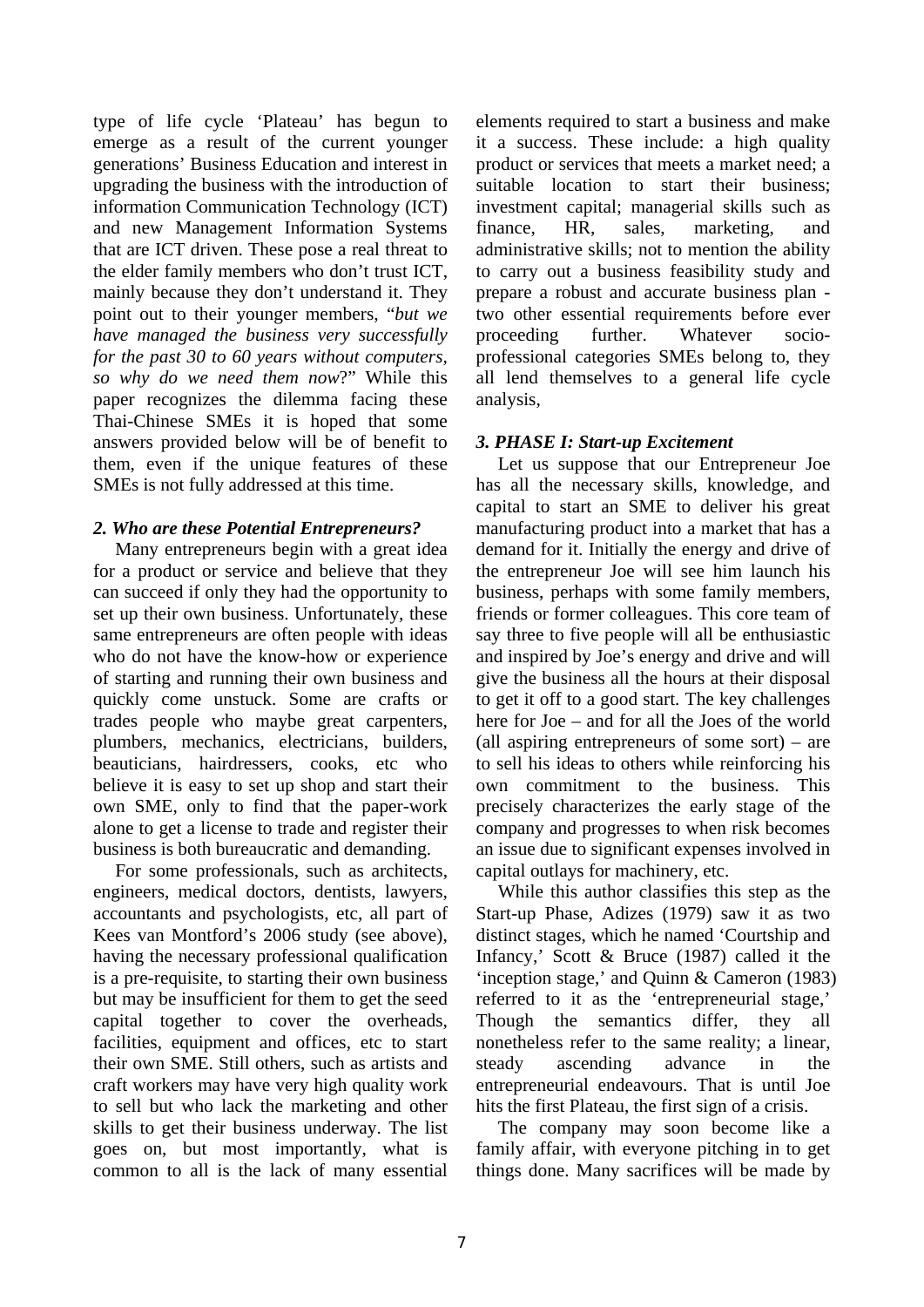all, none more than from Joe and his family. They rapidly see the sales figures expand, market access grow and revenues beginning to flow. They believe that the sales increase is a sign of greater profitability, when in fact they may not have done an accurate costing of their products. Have they included in their costing the price of all raw materials, machinery, utilities, space-facilities, storage, salaries/wages, administrative overheads, transport, sales and marketing, and all the other myriad costs incurred in pricing each unit of production? Perhaps not! The author recalls once speaking to a married couple who had recently started their own craft business. When he asked how they priced each item, they gave a list of inputs, but in turn left out many more, including the cost of their own time. When these missing cost items were added, he could demonstrate to the couple that they were working for minimal wages, well below the minimum wage at the time. They were shocked to realise this and so had to revisit the whole business operation and raise the selling price of their craft products or they would have quickly gone out of business again.

As described above, the Start-up Phase is one of excitement and high energy, where everyone pitches in and does whatever it takes to get the business off to a successful start. Joe likes to be involved in everything and especially in the production area from where his career has been to-date and from where his original product business ideas came. Typically, he is not so much interested in management as such, preferring to be a handson boss and getting his 'hands dirty.' The leadership is clearly with the entrepreneur and his family members, while there are perhaps only notional demarcations among workers as to their specific roles and responsibilities. This vagueness is often accepted so that each job or task that arises gets done by someone. Everyone tries to ensure that no task 'falls through the cracks' and yet no one is held responsible for their outcome. There are minimal administrative procedures put in place and much of the admin decisions are made on the 'fly' as they arise. During this early start-up period, the company's growth is likely to be

fast and may even be exponential as it gathers momentum in the early stages.

As the business grows ever faster and sales increase, this puts pressure on production and quality control to ensure that they meet their customer's requirements, even if it means extra overtime and reworking items to address quality shortfalls. There is also pressure on transportation to ensure customer deliveries are on time, and on finances to ensure invoices go out on time and are paid in full when due. In the meantime, as contractually agreed upon with his customers, the late payments for the products sold - typically two to three months after delivery - eat into the working capital and thus affects the purchase of raw materials. In addition, payment of utility bills begins to add up and salaries or wages may also not be paid on time or in full. And, adding insult to injury, machinery breakdowns delays production. And, if new staff members are employed, there is no time to train them up to Experienced Worker Standards (EWS), thus affecting quality further which in turn, can lead to additional production costs due to the re-work of some items.

Yet! While all these 'problems' are arising, Joe and his brethren in the world see only the increase in the order book, the growing demand for his products, and fail to notice what all the fuss is about on the shop floor. It is as if he and the rest of the company are on parallel tracks – his is a positive one of growth and the company's a negative one of problems beginning to spiral out of control. Of course this is somewhat of an exaggeration, for Joe will be getting constant reminders and complaints from his own family members about what is really going on throughout the company. He in turn is perhaps ignoring some of the warning signs believing that they are just teething problems that will go away in time, or he may be avoiding addressing them because he is unsure of what to do. Either way, a crisis is looming that has to be dealt with if the company is to survive.

# *3.1. PLATEAU I*

The above scenario quickly leads to the first crisis - or' Plateau' in this author's language – which, as Scott & Bruce (1987) point out,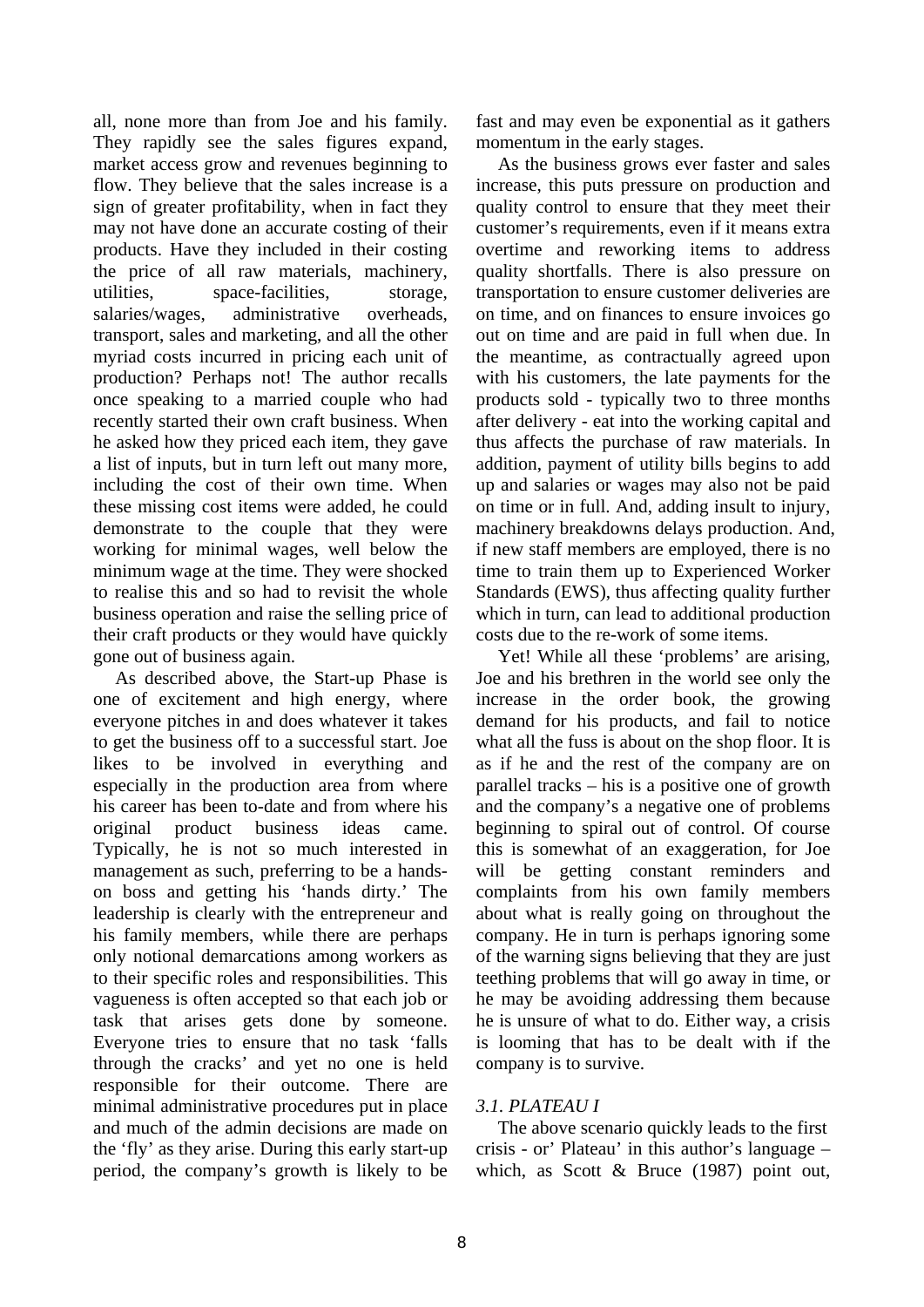precedes another growth period in the SME's life cycle. Greiner (1972) befittingly classified this as a 'crisis of leadership.' At this juncture, paradoxically enough, if the entrepreneur takes the unwise decision to keep going 'as is,' the business is very likely to collapse, even with a full order book in place. To avoid such a collapse, he must slow down the company's growth and take time to put in place the various systems that are needed to ensure the company's survival.

These will include: well-defined, coherent job descriptions with roles and responsibilities clearly stated; administrative systems to address the purchasing or raw materials and other inputs; goods' receivables to ensure that what has been ordered arrives in full and ontime; a financial system to ensure that accurate invoices go out on time and are paid in full and punctually and that bills for raw materials are paid when due as are utilities and other charges etc.

It is now also a time when Joe might consider working with his colleagues on putting together a Vision and Mission for the company, as well as strategic and operating objectives to reflect the latter. These will help set the company's direction for the future and get the buy-in of his workers. These objectives should be S.M.A.R.T. objectives – meaning Specific, Measurable, Achievable, Realistic and Time related. While Adizes (1979) argued that the 'go-go' stage (stage 3 of the 10 Life Stages, defined as frantic, energetic and showing early growth and sometimes chaos), requires a Vision and Administrative systems and stage 4, the 'adolescent' stage, characterized as still developing but more established and defined, the introduction of planning and coordinating, this author sees these as belonging to the Plateau Stage that follows the initial start-up Phase and as part of the emergence of different crises issues that need to be addressed.

Typically, this crisis leading to Plateau 1 will take place within the first 12-18 months of the SMEs life cycle. The Plateau itself may take no more than 6 months before the company is ready for its next growth period.

## *4. PHASE II: Steadying the Ship*

This second growth period is one where the SME is beginning to steady its growth and build on the early successes, while starting to reap the benefits of the slow-down during Plateau 1. According to Scott & Bruce (1987), this is the 'survival' stage. It is a period that lasts perhaps another 12-18 months when the company begins to expand and take on new production staff to meet the growing orders. It also introduces Quality Assurance (QA) for all workers, both supervisors and line workers, to ensure optimum effectiveness and efficiency. It may also install a planned maintenance system for its machinery.

The administration office will increase by one or two more staff members and introduce computer support systems for all its functions rather than relying on ledgers or paper controls. Staff will be appointed to focus on Sales & Marketing to increase orders and manage customer relationships, Supervisors will be appointed for different functions such as Production, Maintenance, Warehouse & Transport, and Administration. A few new Managers may also be recruited or appointed from the existing staff - very often other family members or close and loyal colleagues of Joe's. These will include Production & QA, Administration & Finance, Sales & Marketing managers, etc. Joe will now have to spend much of his time dealing with suppliers and customers, and carrying out general management functions, much more than handson Production that he favoured during the startup Phase.

Here, Adizes referred to the organization as in its prime where it is results-orientated, has plans and procedures in place to optimize effectiveness and efficiency, while being alert to what is happening within the sector. He then goes on to refer to the next stage as maturity which is associated with established companywide systems, where procedures and processes for task accomplishment are in place.

Again we see rapid growth occur, perhaps not as steep as before, but rapid nonetheless. Things begin to run much more smoothly than before and the new systems put in place ensure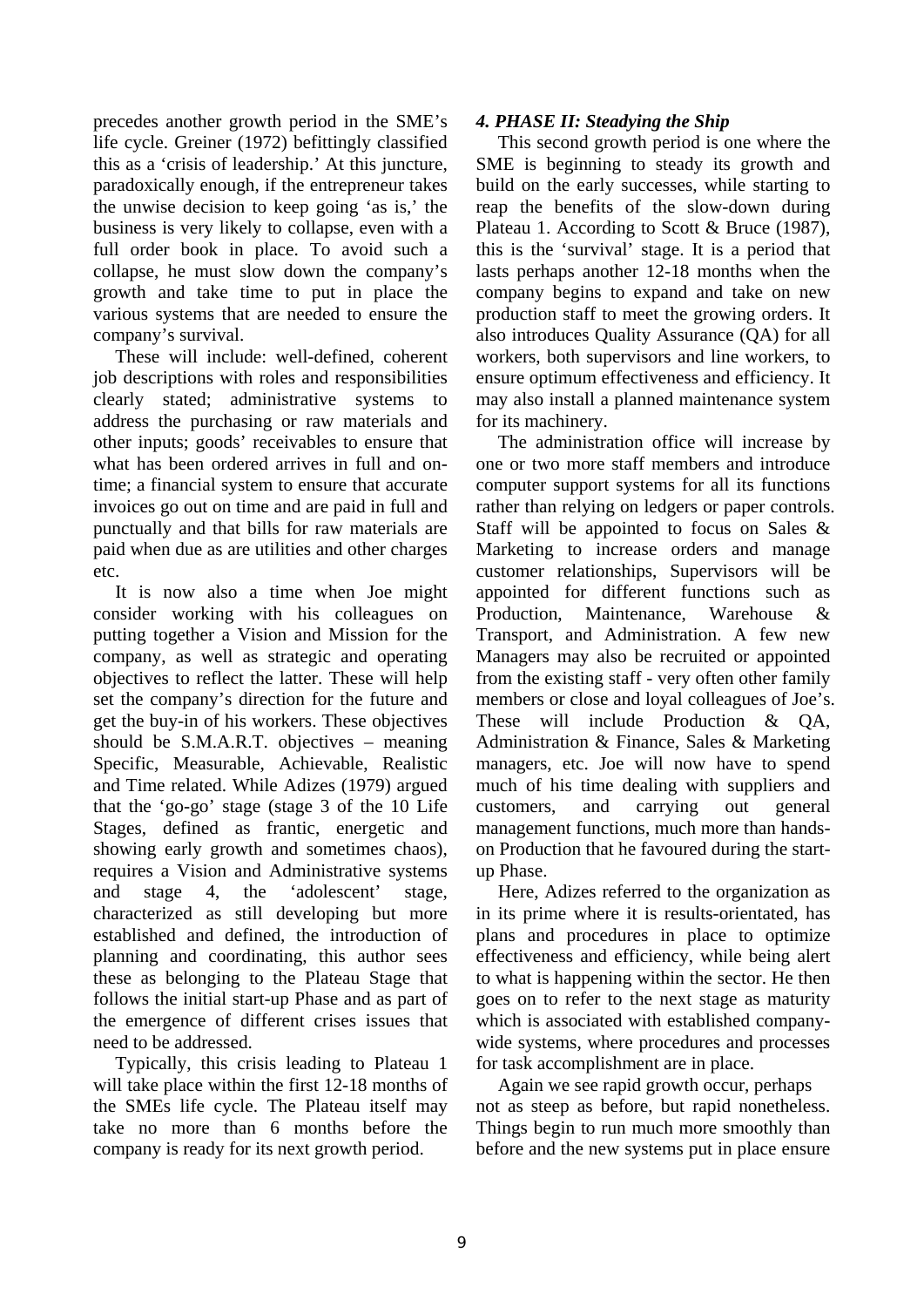a more even work flow for all, and less emergencies seem to arise as a result. Managers, supervisors and workers are much clearer about their roles and responsibilities and get on with their tasks with renewed energy and drive. However, Joe is not at all comfortable in his new role for he is now busy with what he calls bureaucratic tasks that take up enormous amounts of time and diverts him even further from his first love – Production. He is constantly attempting to second guess his other managers and supervisors leading to undermining their authority and credibility in the eyes of their subordinates. This causes growing confusion among them as they strive to 'please' the 'big boss' rather than their immediate one. Some of the newly appointed managers and supervisors may not be sufficiently capable for their new roles and look to Joe for guidance and support but he too doesn't know how to provide this, thus leading to further problems. Meanwhile the company is doing very well financially, sales continue to grow as revenues increase and on the surface all seems well. But behind the scenes there are emerging conflicts among departments and among some managers and supervisors. Joe is perceived to be supporting some more than others, especially his own family members. This is beginning to show in poor cross departmental communications, and poor collaboration, leading to inadequate advance notice from Sales to Production, or on-time deliveries to customers who complain to Sales about the delays. In the meantime, Finance is having its share of problems with suppliers who are not given adequate notice of purchasing orders, or some orders are being changed at the last minute due to a change in Production requirements. Delivery delays to customers are further causing delays in Invoices being paid on time and this is beginning to impact on cash flow.

In short, a second Plateau Crisis is emerging and again Joe has a choice to make – continue 'as is' with the risk of a company collapse, or slow down growth to address the many problems and challenges that have arisen since the last take-off occurred?

### *4.1. PLATEAU II*

This Plateau II tends to occur in year 3 of an SME's life cycle and is generally brought about by Phase II-scenario or variations of it. Greiner (1972) classified this Plateau as a 'crisis of autonomy.' As with Plateau I it is a time when the company again has to slow down and get its house in order if it hopes to survive and continue to grow in the future.

And also as with Plateau I, this Plateau will often be over within six months though the Plateau period may well last longer than six months, as it is an essential time to address many of the key challenges the company is facing.

One of these is of course Joe himself. Should he remain the Chief Executive or should he bring in someone and appoint him/her as the General Manager that is so badly needed at this time. The entrepreneurial and driven leader that is Joe is more suited to a start-up company than to a company that needs constant maintenance and management of the various systems that have had to be put in place; a management system, financial system, an administration system, a HR system, Production & QA system, and Sales & Marketing system, etc. Joe is also more suited to a company where the General Manager must be focussed on the company's Vision and Mission as (s)he strives to grow the business and attend to the many external forces affecting the company's sector and markets such as technological innovation, product innovation, work-force diversity, competitors from within the country and from abroad, currency fluctuations, market regulations and tariffs, costs of utilities especially electricity and water, logistics and transport costs due to oil price increases, etc; areas Joe is neither proficient in nor interested in getting fully involved with for his 'love' remains Production.

Perhaps there is a need to recruit new professional managers to replace some poor performing family members and loyal colleagues? How will Joe address this and how will his existing team accept the need for change? All these challenges must be met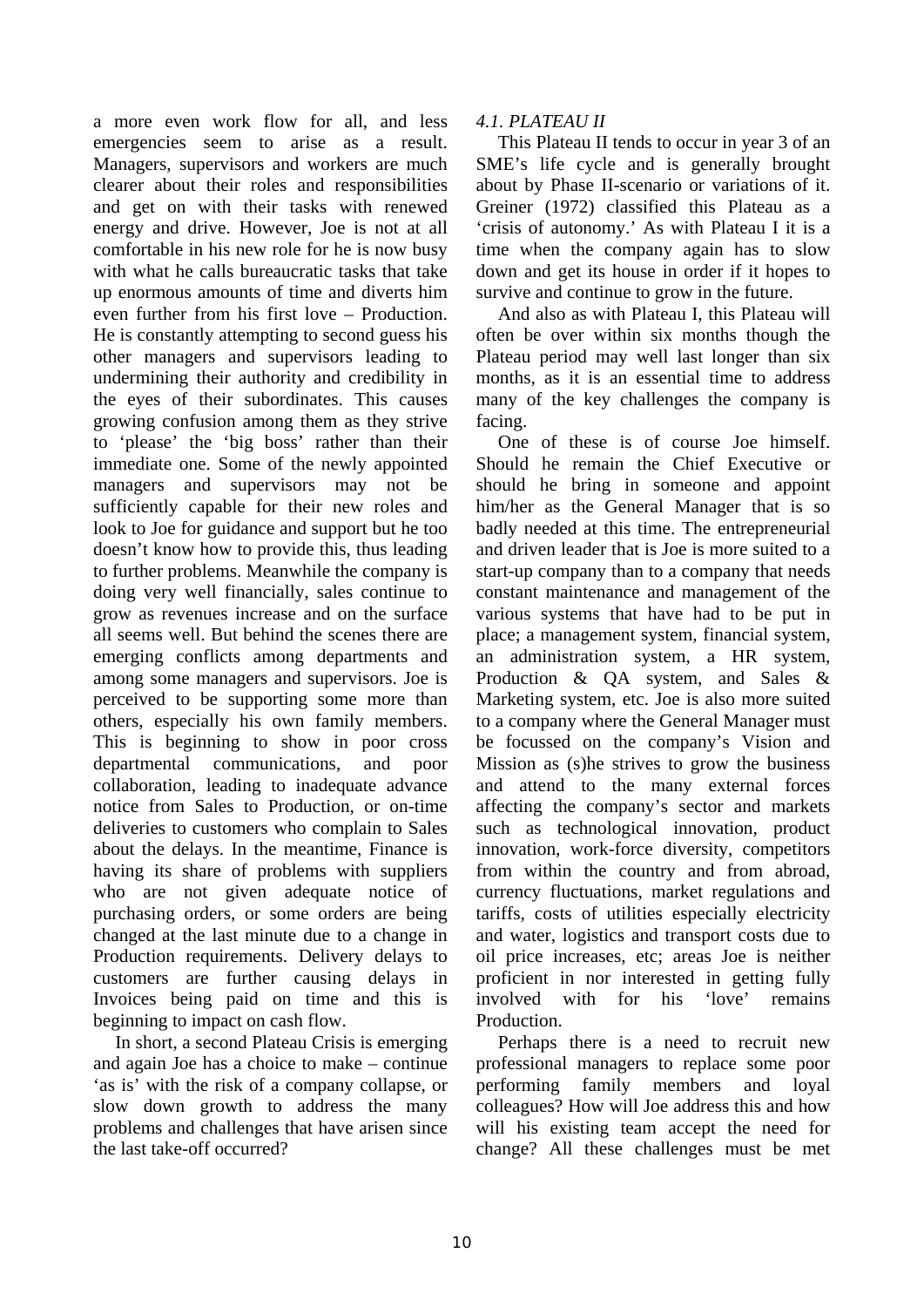during this Plateau II stage, for if not, the company is doomed to failure.

The ironic thing is that failure at this juncture may well be due to the company's earlier successes. Greiner called this 'a crisis of control.' This is often a time when Joe will have to seek external guidance from Management or Organization Development Consultants to help him and his Team manage this needed change stage in the company's life cycle. This will involve a careful diagnosis of the company's strengths, challenges that exist and are ahead, as well as opportunities for further growth. They will also need to identify the weaknesses and threats that exist.

This diagnosis may take many forms and use a variety of diagnostic tools such as S.W.O.T as suggested above, Appreciative Inquiry (Copperrider et al, 2000), Future Search (Weisbord et al, 1995), 360 Evaluation, Risk Analysis, Porter's (1990) Five Competitive Forces (Bargaining Power of Suppliers or Customers, Threat of new entrants, Threat of substitutes, and Competitive rivalry from within the industry).

Following this diagnostic stage, the company, with the collaboration of its consultants, will begin to put in place a carefully crafted Action Plan of Organization Development Interventions (ODIs). This plan will then be implemented on a company wide basis, carefully monitored and evaluated at all stages, and modifications made as needed to effectively address the problems identified at the diagnostic stage. When successfully completed or even while in process the company will move to Phase III – Business Consolidation.

Many of the same steps to be taken by an organization going through this second Plateau stage are also enumerated by Adizes (1979) in his 11 step Program, although each business has to decide for itself which of these is relevant to its needs at this time in its life cycle **http://www.businessballs.com/adizeslifecycle .htm**.

# *5. PHASE III: Business Consolidation*

This is a Phase where the company is seen

to be growing up and maturing. Adizes (1979) described this Phase III as a combination of both 'stability and aristocracy' and Scott & Bruce (1987) as 'expansion and maturity.'

The company has addressed its many challenges and built on its strengths and is now ready to take on the opportunities available to it. These may include product and/or market diversification, or moving into the export market in targeted countries. These of course bring with them new challenges different from those in the past but, having a more Professional Management Team in place, the company is better equipped to deal with them. In the meantime Joe, as the founder and owner of the business, may have taken up the role of Chairman or Managing Director while the dayto-day operations of the company are conducted by the General Manager and his/her Management Team. Joe may also be responsible for product or business at this time.

Of course the various management and business systems that were put in place earlier will now have to be expanded to cope with the growing business. While this may involve restructuring the organization and increasing the number of functional departments, care must be taken to ensure that the company does not become too pyramidal and bureaucratic, since its major strength from the start lay in its flexibility and ability to respond quickly to all emerging situations. It was also characterized by its loyal and committed employees who have over time built up their own company culture. This must get transmitted to new staff members while also reflecting the changing attitude and perceptions of them.

As the company grows and expands into a wider range of technologies and products, and increases its export sales, new challenges have to be met. In turn, these can again lead to a third Plateau.

This third Plateau Crisis emerges as a result of Phase III developments and again at this juncture the company has a choice to make – either continue 'as is' with the risk of a company collapse, or slow down growth to address the many problems and challenges that have arisen since the last take-off occurred?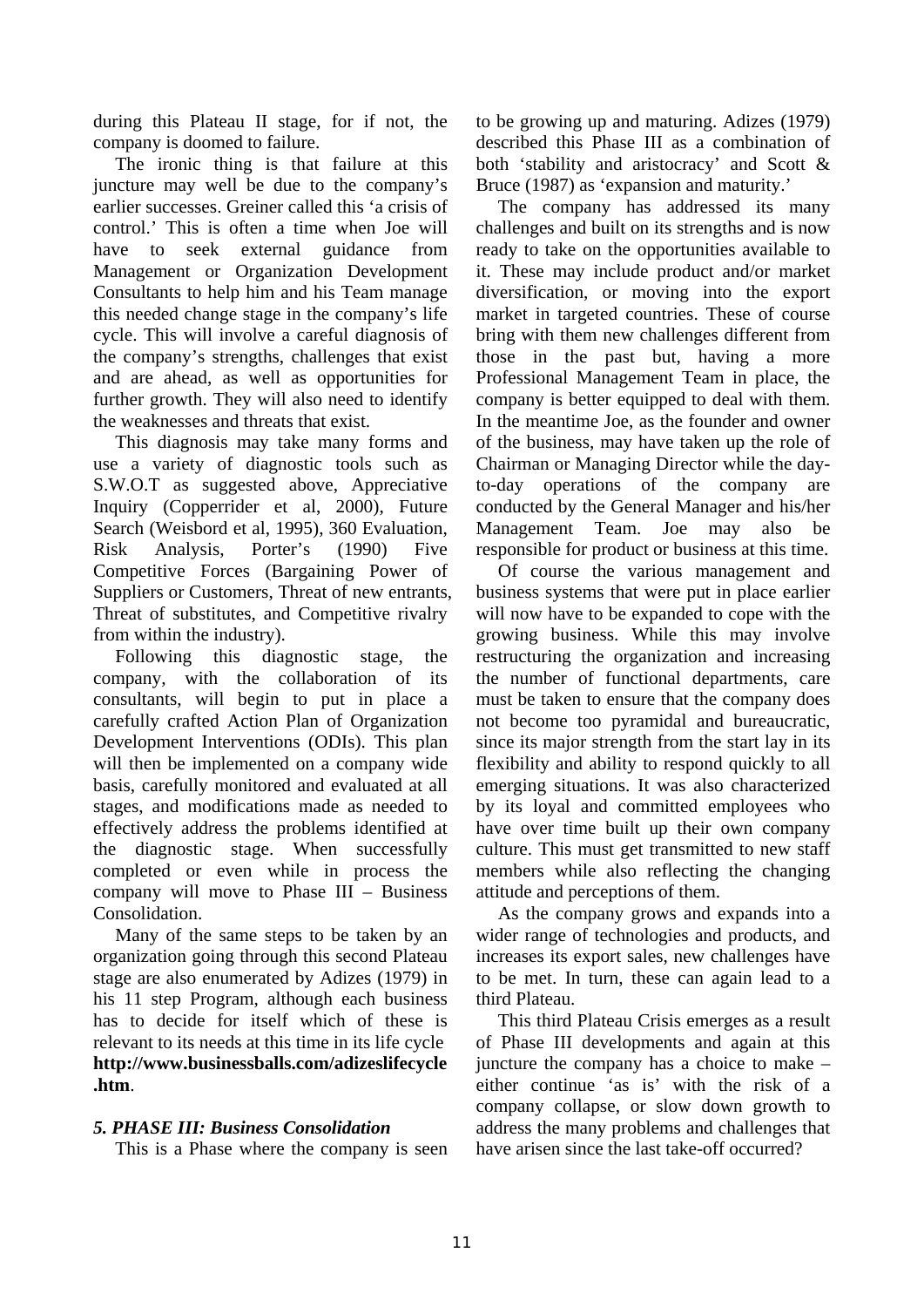#### *5.1. PLATEAU III*

The scale of the challenges has increased in line with the company's own growth and once again they have to be carefully managed if the company is to continue to survive. One of the big challenges and mistakes many companies make is that they grow beyond themselves, that is to say, grow beyond their ability to manage the growth; 'a crisis of red tape' in Greiner's terms. This may make such firms vulnerable to a takeover or force a merger with a competitor. Or this may get them into financial difficulties that force them to take stock of their situation or go out of business.

Many times, such predicaments will have been caused by over ambitious investments in new plants or machinery, by diversifying the companies' product range too much, or by entering markets where they are overwhelmed by the competition. It may also be the result of globalization where trade barriers or tariffs impact on their exports, or currency fluctuations make it difficult for them to trade overseas, or transport and logistics costs escalate beyond what they had expected. In Porter's and Waterman's parlance, these companies failed to 'stick to the knitting," meaning that they didn't concentrate on what they know best how to do.

Addressing these emerging challenges may force Joe and its company to re-examine its Vision and Mission and long term growth plans and take corrective measures before it is too late. The way forward maybe to grow through some carefully targeted acquisitions, merge with a competitor or a company in a related industry to enhance it technological know-how and innovation, or it may mean consolidating its current market position to retain market share, and develop newly emerging markets it other global regions, all of which will take time. As Adizes stated: "*One of the main challenges for mature corporations is therefore to seek reinvention through new business development, before it's too late, often through acquisition of other businesses in infancy stage, or by developing new 'infant' business divisions within the parent corporation.*"

http://www.businessballs.com/adizeslifecycle.h tm

This stage will involve a close examination of the company's management, teams, departments, functions, and organization within its sector, nation or region, and also within the global marketplace. Once again, taking the time to address all of the above could prove to be decisive for the company's success and later expansion once it is ready to act and capture these new markets.

### *6. PHASE IV: Business for the Long Haul*

Following this third Plateau stage the company will be better prepared for the longhaul, as it expands its product range, modernises its technology and branches out into newly emerging markets. Of course, global challenges will continue to put pressure on the company and many further changes will be required over time, but each will be heralded by a series of actual or imminent crises. And just as before, the company will again be faced with a decision to continue business 'as is' and risk collapse or opt to take time to address the new challenges arising and be ready for yet further growth and expansion.

While all these Plateaus or steps have been considered in the context of SMEs, they are prevalent in most companies whatever their size. And regardless of a company's largeness, they must be dealt with effectively or the company could face its own demise. As we have seen in recent years, some companies from the Fortune 500 no longer exist, having failed to address the challenges facing them, while others such as IBM and Disney have been transformed and are again thriving today.

#### *Summary*

All SMEs tend to go through a series of life cycles, and while the terms used by different authors to refer to them may vary, the events that govern them are all too familiar to the founders and managers involved. While each SME may seek to grow from the start, it will inevitably meet new challenges and crises over time that must be addressed effectively if the business is to survive and prosper.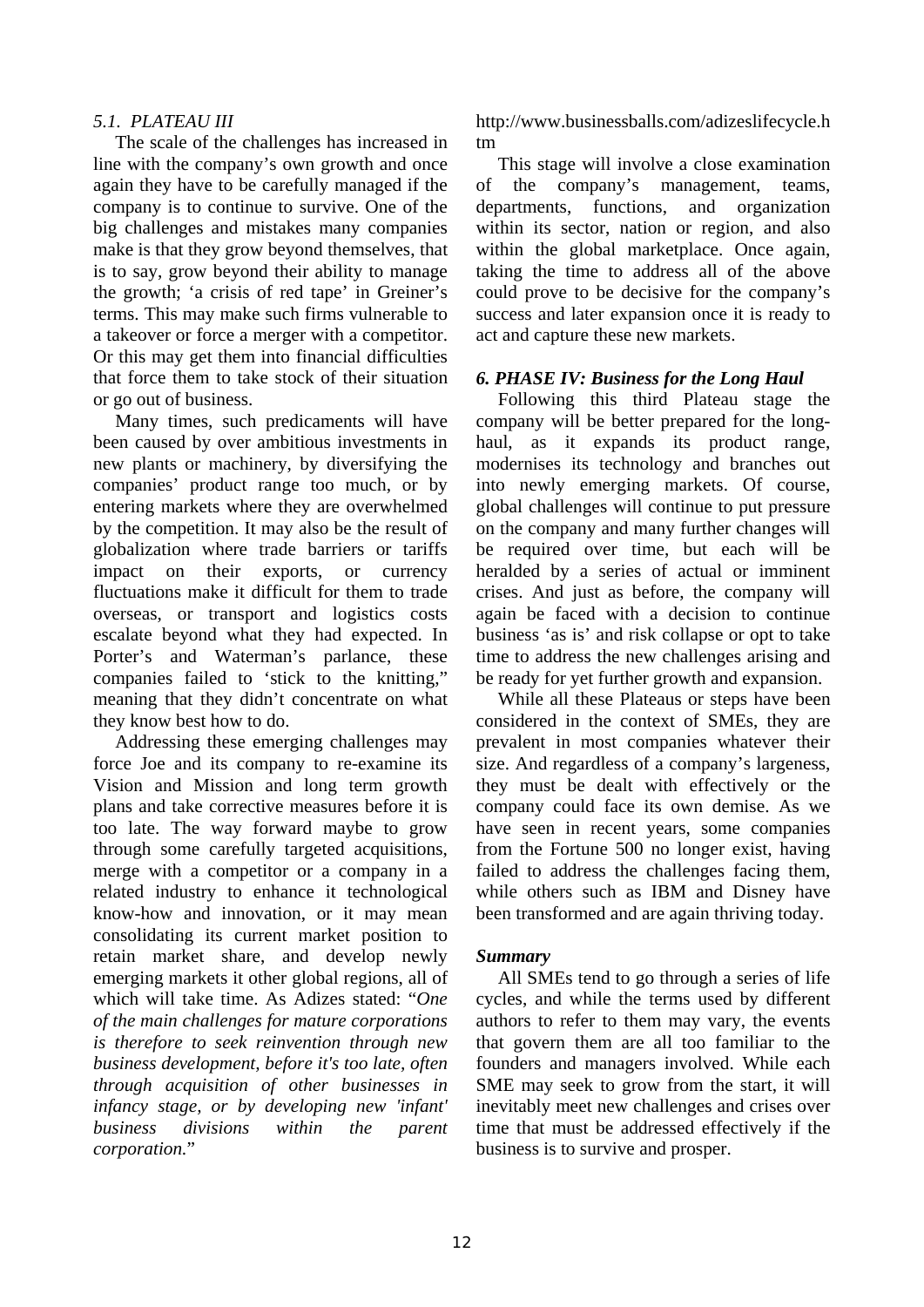This author believes that these crises are characterised as 'Plateaus,' which must be carefully managed in order for the business to be ready for its next growth period. If neglected and should the firm tries to continue 'business as usual' during a crisis it will collapse in failure as so many have done in the past averaging a life span of only five years or less. As reported by Moya K. Mason (2009): "*The Small Business Administration (SBA) keeps the stats on business failures and claims that more than half of new businesses will disappear in the first five years*." And given that according to an August 2009 Business Daily Article "*poor management and a shortage of funds have been identified as the main cause of start-up deaths globally*," it is recommended that training be provided for all SME entrepreneurs so as to prepare them for the road ahead and the challenges and crisis that they will inevitable meet along the way.

#### *References*

Adizes, I., (1979). "Organizational Passages-Diagnosing and Treating Lifecycle Problems of Organizations," *Organizational Dynamics* (Summer), 3-25.

Cooperrider, D, and P. Sorenson, D. Whitney, and T. Yager, (2000), *Appreciative Inquiry: Rethinking Human Organization Toward a Positive Theory of Change,*  Champaign, IL: Stipes Publishing.

Churchill, N. C., and V. L. Lewis (1983), "The Five Stages of Small Business Growth," *Harvard Business Review,* (May-June), 30-51.

Filley, A. C, and House, R.J. (1969), *A Historical Perspective on Small Firm Development Managerial process and organizational behavior,* Illinois: Scott Foresman and Company.

Goffee, R., and R. Scase (1995), *Corporate Realities.*  London: Routledge.

Greiner, L. (1972). "Evolution and Revolution As Organizations Grow," *Harvard Business Review* (July-August), 37-46.

Lavoie, D*., and S. A. Culbert (1978), "Stages of Organization and Development,"* Human Relations 5, 417-438.

Lewin, Kurt (1951). "Field Theory in Social Sciences," New York, Harper & Row.

Mason, Moya K. (2009). *Research on Small Businesses,*  http://www.moyak.com/papers/small-businessstatistics.html Accessed August 2009.

Peters, Tom, and Robert H Waterman Jr (1982). *"In Search Of Excellence: Lessons from Americas Best Run Companies."* Harper and Row, New York

Porter, Michael (1990), *"Competitive Strategy."* New York: Free Press.

Quinn, R. E., and K. Cameron (1983), "Organizational Life Cycles *and Shifting Criteria of Effectiveness: Some Preliminary Evidence," Management Science,* 29(1), 33- 51.

Risk Analysis,

http://www.wiley.com/bw/journal.asp?ref=0272-4332 Accessed August 2009.

Scott, M., and R. Bruce (1987), "Five Stages of Growth in Small Business," Long Range Planning 20, 45-52.

S.W.O.T. Analysis http://www.netmba.com/strategy/swot/ Accessed August 2009.

360 Evaluation, http://www.custominsight.com/360 degree-feedback/360-delivering-feedback.asp Accessed August 2009.

Turana, Johnstone ole (2009), Poor practices lead to high SME mortality. Business Daily, September 12. http://www.businessdailyafrica.com/-/539444/644778/- /view/printVersion/-/nmo2dmz/-/index.html Accessed August 2009.

Van de Ven, A. H. (1992). Suggestions for studying strategy process: *A research note. Strategic Management Journal,* 13 (special issue, Summer), 169- 188.

Vinnell, Reuben, and Hamilton, R. T. (1999), A Historical Perspective on Small Firm Development. Entrepreneurship: Theory and Practice. v23n4, 1999: 5- 18. http://www.allbusiness.com/management/331219- 1.html Accessed August 2009.

Van Montfort, Kees (2006) Life cycle characteristics of small professional service firms. Publication: Journal of Small Business Management, July 2006. http://www.allbusiness.com/management-companiesenterprises/1187656-1.html Accessed August 2009.

Weisbord, Marvin R., and Sandra Janoff (1995), *"Future Search: An Action Guide to Finding Common Ground in Organizations and Communities."* San Francisco: Barrett-Koehler.